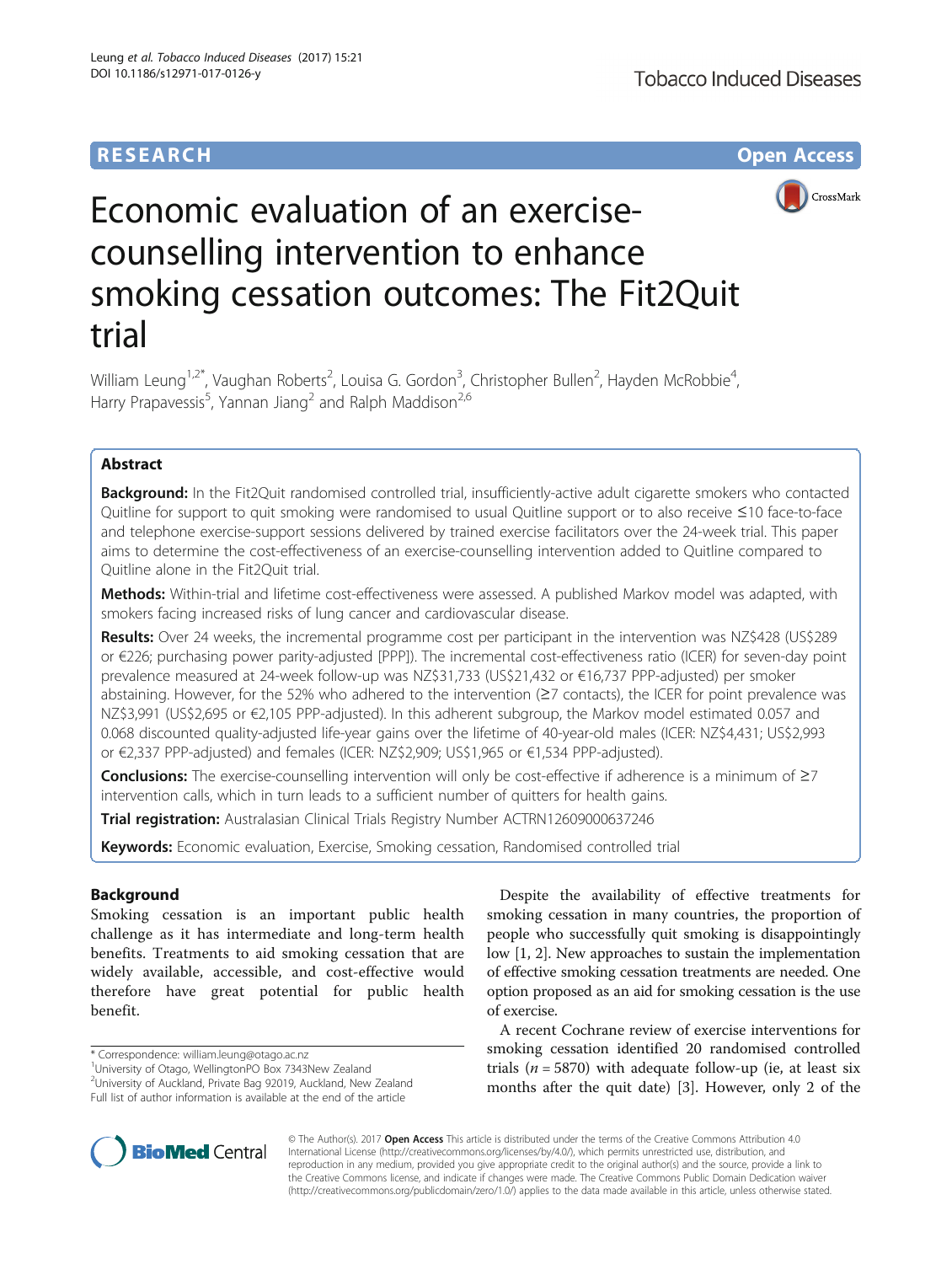20 trials offered evidence that exercise aided smoking cessation in the long term.

The authors of the Cochrane review highlighted a number of methodological issues that have limited previous research: small sample sizes, lack of statistical power, gender bias, lack of sufficient intensity or duration of the intervention to positively affect smoking outcomes, and reliance on structured supervised exercise regimens, which limits scalability. Moreover, there is a complete dearth of research to evaluate the cost-effectiveness of this approach. The Fit2Quit trial was conducted in an attempt to address some of these methodological concerns that were identified in an earlier version of the Cochrane review, and to determine the cost-effectiveness of an exercise-counselling intervention in addition to standard smoking cessation support to enhance abstinence rates compared to standard cessation support alone. The objective of this paper is to present the within-trial (at 24-week follow-up) and lifetime cost-effectiveness analysis (using a Markov model) of the Fit2Quit trial. Additionally, we sought to identify how cost-effectiveness would alter by investigating a subgroup of intervention participants who adhered well to the intervention, that is, those who may incur greater intervention costs but potentially have greater quit rates. This may be of use in directing future research and future counselling program improvement.

## **Methods**

## Trial and intervention summary

The full details of the design and conduct of the Fit2- Quit trial have been published elsewhere [\[4\]](#page-8-0). In brief, it was a parallel group two-arm randomised controlled trial conducted in New Zealand (NZ) between 2009 and 2012. Participants were randomised at a 1:1 ratio to either receive an exercise intervention plus usual stop smoking support, or to usual stop smoking support alone (ie, Quitline). Table [1](#page-2-0) shows the baseline characteristics of the trial participants ( $n = 906$ ). There were no significant differences in socio-demographic, smoking and physical activity profiles at baseline between control and intervention groups. All enrolled participants were encouraged to set a quit date, and offered one-to-one Quitline telephone support for three months, as well as up to eight weeks of subsidised nicotine replacement therapy.

Intervention group participants ( $n = 455$ ) commenced a six-month home and community-based exercise programme delivered by Green Prescription (GRx) services, delivered in 10 contacts (face-to-face and telephone support sessions) over six months. GRx involves a referral from primary care to agencies that support physical activity [[5](#page-8-0)]. In this trial however, participants randomised to the intervention group were referred by the researcher, without involving a General Practitioner. Once referred, trained exercise-facilitators (participant-support person [PSPs]) contacted participants and offered telephone counselling to promote and support exercise behavior. PSPs encouraged participants to work towards a goal of partaking in ≥30 min of moderatevigorous aerobic-based exercise on most days of the week, in line with the 1996 US Surgeon General's recommendations [\[6\]](#page-8-0).

The Fit2Quit trial results have been reported elsewhere [[7\]](#page-8-0). Smoking abstinence rates at 24 weeks were moderately high, but not statistically significantly different between intervention and control groups. Of the 455 participants who were randomised to the intervention group, 52% ( $n = 236$ ) completed at least seven of the ten intervention calls (median number of calls = 7, interquartile range =  $4\rightarrow$ 9), hereafter the adherent intervention group. When compared with the control group, a significant treatment effect on smoking cessation was found for those who were in the adherent intervention group (OR 0.67, 95% CI 0.46 to 0.98,  $p = 0.04$ ). Therefore, the economic evaluation using a lifetime horizon is focused on this adherent intervention group.

## Outcomes data

Follow-up assessments were completed at 8 and 24 weeks after the nominated quit date. The primary outcome was self-reported point-prevalence (ie, not a single puff of a cigarette in the past seven days) at 24 weeks after the nominated quit date. At baseline and 24 weeks, self-reported physical activity levels were measured with the International Physical Activity Questionnaire – Long Form [[8\]](#page-8-0).

Health-related quality of life (HRQoL) was assessed using the EQ-5D questionnaire with utility values obtained from NZ tariff 2. Perfect health and death are anchored at utilities of 1 and 0, respectively. 'Imperfect' health is valued at less than 1. The time spent at a specific utility was used to generate a quality-adjusted life-year (QALY). For example, if one year with advanced stage lung cancer has a utility of 0.56, then half a year with that disease is equivalent to 0.28 QALYs.

Table [2](#page-3-0) details the key parameters used in the model. Gender-specific continuous abstinence rates and health-state utility values (for the 'well and smoking' states) have been taken from the trial data. Epidemiological data were sourced from NZ life tables, disease incidence rates, national databases and international literature.

Health-state utilities for cardiovascular disease (CVD) were taken from Sullivan et al. [[9](#page-8-0)] where communitybased UK preferences were applied to EQ-5D descriptive questionnaire responses in the US-based Medical Expenditure Panel Survey ( $n = 79,522$ ); coronary artery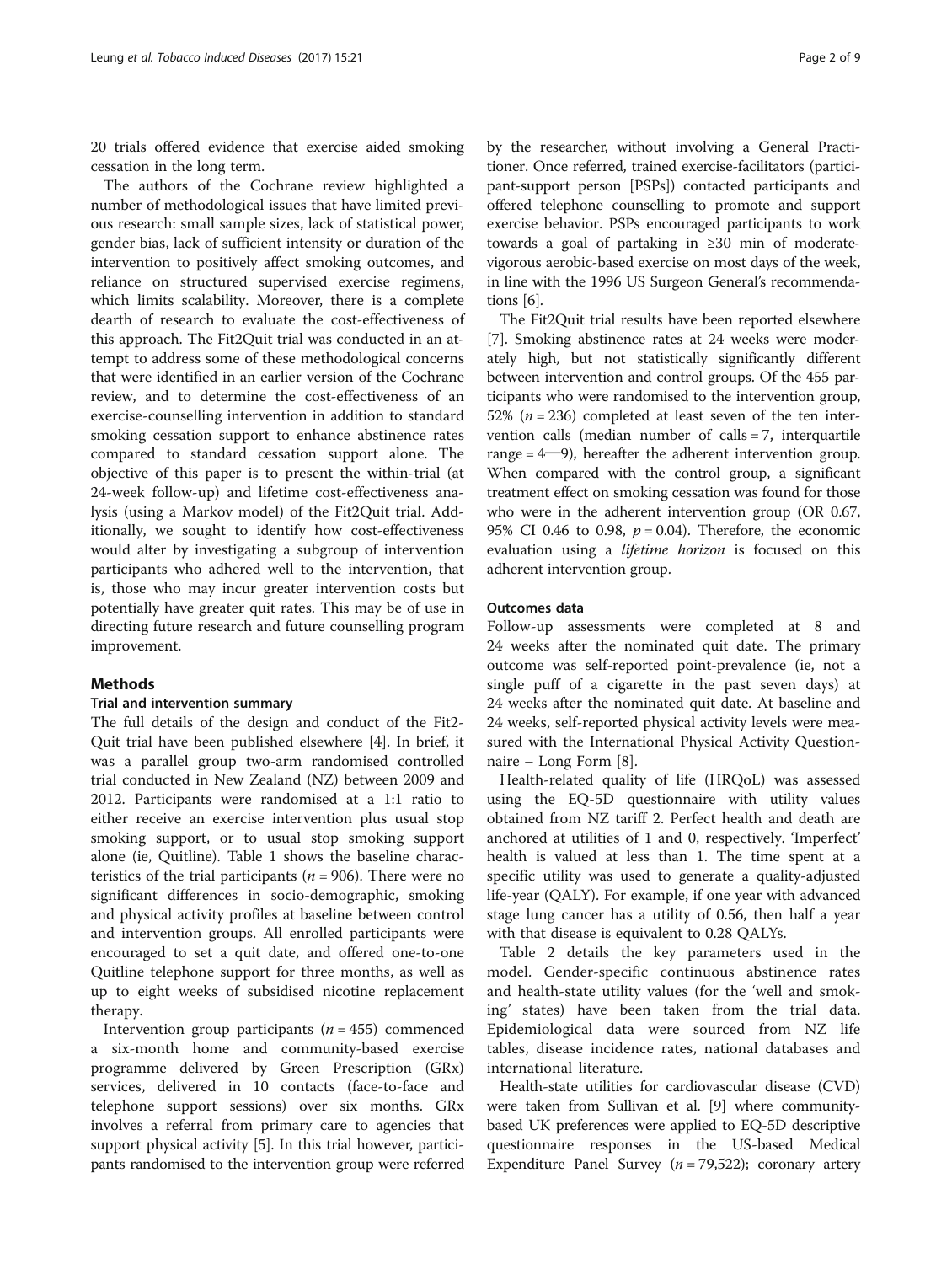## <span id="page-2-0"></span>Table 1 Baseline characteristics for trial participants by group

|                                                         | Control<br>$(n = 455)$ | Intervention adherent<br>$(n = 236)$ | Intervention non-adherent<br>$(n = 219)$ |
|---------------------------------------------------------|------------------------|--------------------------------------|------------------------------------------|
| Age (years), mean $\pm$ SD                              | $37.3 \pm 12.2$        | $39.8 \pm 12.4$                      | $35.2 \pm 11.7$                          |
| Sex, n (%)                                              |                        |                                      |                                          |
| Male                                                    | 207 (45.9)             | 105 (44.5)                           | 103(47)                                  |
| Female                                                  | 244 (54.1)             | 131 (55.5)                           | 116(53)                                  |
| Prioritised ethnicity, n (%)                            |                        |                                      |                                          |
| NZ European                                             | 214 (47.5)             | 132 (55.9)                           | 86 (39.3)                                |
| Māori                                                   | 138 (30.6)             | 63 (26.7)                            | 79 (36.1)                                |
| Pacific                                                 | 55 (12.2)              | 15(6.4)                              | 32 (14.6)                                |
| Asian                                                   | 11(2.4)                | 5(2.1)                               | 8(3.7)                                   |
| Other                                                   | 33(7.3)                | 21 (8.9)                             | 14(6.4)                                  |
| Number of cigarettes/day, mean $\pm$ SD                 | $19.8 \pm 9.2$         | $20 \pm 10.5$                        | $18.8 \pm 8.1$                           |
| Age of smoking onset (years), mean $\pm$ SD             | $15.5 \pm 4.2$         | $15.9 \pm 4.9$                       | $15.1 \pm 3.3$                           |
| Years smoking continuously, mean $\pm$ SD               | $20.3 \pm 11.9$        | $21.7 \pm 12.4$                      | $18.5 \pm 11.5$                          |
| Fagerström Test of Nicotine Dependence score, mean ± SD | $5.6 \pm 2$            | $5.5 \pm 1.9$                        | $5.5 \pm 1.9$                            |
| Previous quit attempts, n (%)                           |                        |                                      |                                          |
| Yes                                                     | 348 (77.2)             | 194 (82.2)                           | 174 (79.5)                               |
| No                                                      | 103 (22.8)             | 42 (17.8)                            | 45 (20.6)                                |
| Number of quit attempts in previous 12 months, n (%)    |                        |                                      |                                          |
| Never attempted to quit before                          | 103 (22.8)             | 42 (17.8)                            | 45 (20.6)                                |
| None                                                    | 204 (45.2)             | 113 (47.9)                           | 89 (40.6)                                |
| One                                                     | 83 (18.4)              | 43 (18.2)                            | 50 (22.8)                                |
| Two                                                     | 28 (6.2)               | 19(8.1)                              | 18(8.2)                                  |
| Three                                                   | 14(3.1)                | 11(4.7)                              | 4(1.8)                                   |
| Four or more                                            | 18(4)                  | 8(3.4)                               | 12(5.5)                                  |
| Do not know                                             | 1(0.2)                 | 0(0)                                 | 1(0.5)                                   |
| Confidence to quit, n (%)                               |                        |                                      |                                          |
| One (very low)                                          | 8(1.8)                 | 2(0.9)                               | 5(2.3)                                   |
| Two                                                     | 15(3.3)                | 5(2.1)                               | 7(3.2)                                   |
| Three                                                   | 97 (21.5)              | 30 (12.7)                            | 53 (24.2)                                |
| Four                                                    | 140 (31)               | 76 (32.2)                            | 72 (32.9)                                |
| Five (very high)                                        | 190 (42.1)             | 123 (52.1)                           | 81 (37)                                  |
| Missing                                                 | 1(0.2)                 | 0(0)                                 | 1(0.5)                                   |
| Physical activity (MET minutes/week), mean $\pm$ SD     |                        |                                      |                                          |
| Leisure time domain                                     | $601 \pm 1,150$        | $498 \pm 799$                        | $621 \pm 1,343$                          |
| Work domain                                             | $3,557 \pm 6,370$      | $3,982 \pm 6,532$                    | $4,015 \pm 7,096$                        |
| Active transport domain                                 | $437 \pm 1,047$        | $338 \pm 1,025$                      | $531 \pm 1,720$                          |
| Domestic and garden domain                              | $1,838 \pm 2,877$      | $1,665 \pm 2,218$                    | $1,930 \pm 3,032$                        |
| Total walking                                           | $1,769 \pm 2,838$      | $1,844 \pm 2,706$                    | $1,634 \pm 2,534$                        |
| Total moderate physical activity                        | $3,191 \pm 3,728$      | $3,030 \pm 3,460$                    | $3,624 \pm 4,453$                        |
| Total vigorous physical activity                        | $1,472 \pm 3,728$      | $1,643 \pm 4,008$                    | $1,832 \pm 4,316$                        |
| Total physical activity                                 | $6,481 \pm 7,226$      | $6,489 \pm 7,389$                    | $7,132 \pm 8,325$                        |

MET Metabolic Equivalent of Task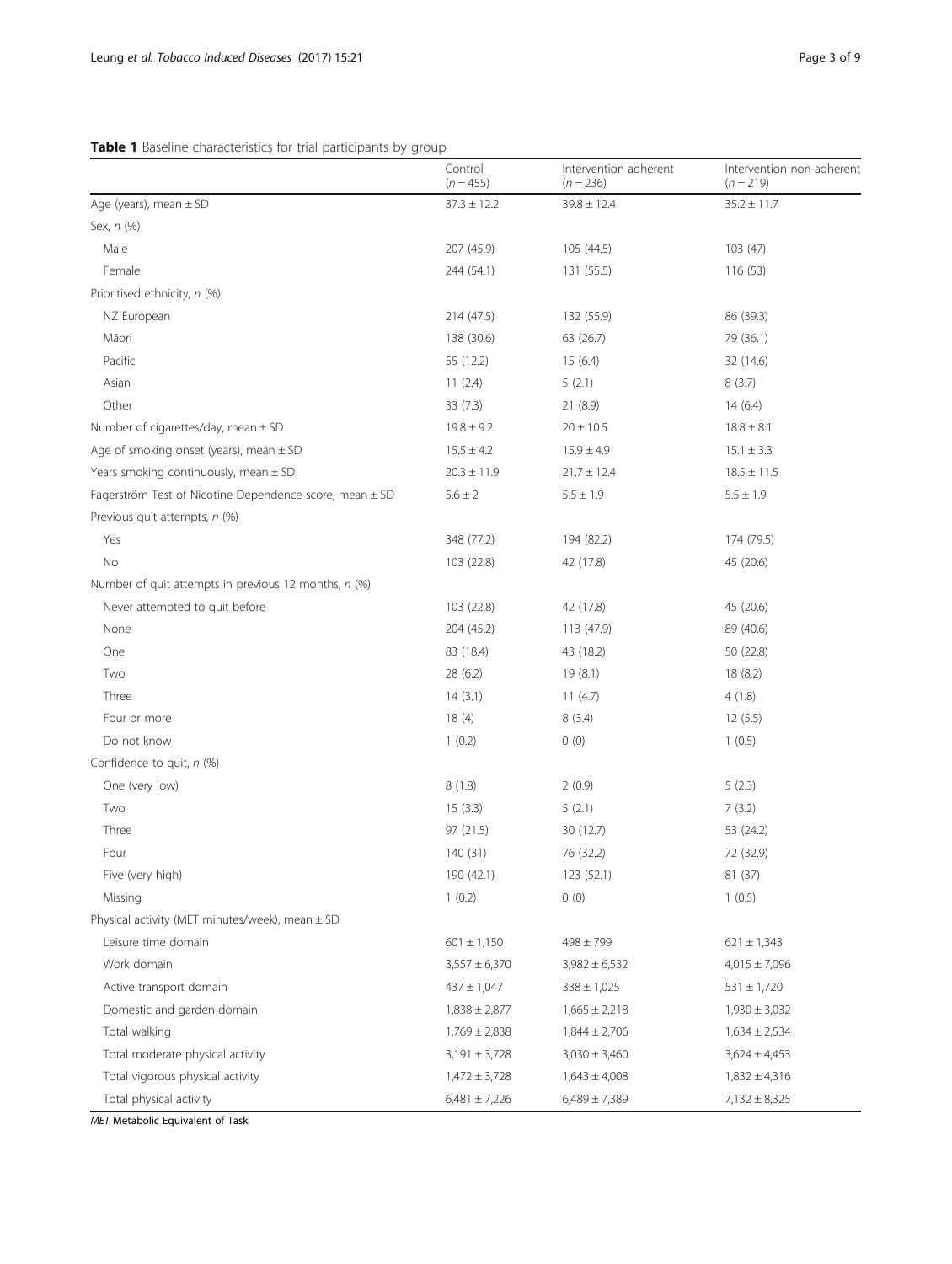<span id="page-3-0"></span>Table 2 Data parameters in model

| Model parameter                                                   | Mean (se)                            | Distribution            | Source    |            |
|-------------------------------------------------------------------|--------------------------------------|-------------------------|-----------|------------|
|                                                                   | Male                                 | Female                  |           |            |
| Smoking                                                           |                                      |                         |           |            |
| 24-week point prevalence rates                                    |                                      |                         |           |            |
| a) intervention – adherent group ( $n = 236$ )                    | 35.2% (4.7%)                         | 29.8% (4.0%)            | Beta      | Trial      |
| b) usual care                                                     | 24.2% (3.0%)                         | 19.7% (2.5%)            | Beta      | Trial      |
| Relapse rate from 24 weeks (end of trial) to 12 months            | 21%                                  | a                       |           | $[25]$     |
| Relapse rates after 12 months                                     | 30% cumulative                       | a                       |           | $[26]$     |
| Lung cancer                                                       |                                      |                         |           |            |
| Annual incidence                                                  | eg 0.00180 <sup>b</sup>              | eg 0.00165 <sup>b</sup> | Beta      | $[27]$     |
| Proportion - early stage lung cancer (I&II)                       | 20%                                  | a                       |           | $[14]$     |
| Proportion - adv stage lung cancer (III&IV)                       | 80%                                  | a                       |           | $[14]$     |
| Relative risk of lung cancer in ex-smokers vs. general population | eg 1.771                             | $\overline{a}$          |           | $[14]$     |
|                                                                   | 15 years after quitting <sup>b</sup> |                         |           |            |
| <b>CVD</b>                                                        |                                      |                         |           |            |
| Annual incidence                                                  | eg 0.03095b                          | eg 0.01843 <sup>b</sup> | Beta      | $[28]$     |
| Relative risk of CVD in smokers vs. general population            | 1.42 (0.031)                         | $\overline{a}$          | LogNormal | $[29]$     |
| Relative risk of CVD in ex-smokers vs. smokers                    | 0.71(0.036)                          | a                       | LogNormal | $[29]$     |
| Mortality                                                         |                                      |                         |           |            |
| a) pre-hospital death given a CVD event                           | 18.1%                                | $\overline{a}$          |           | $[30]$     |
| b) post-hospital death given a CVD event (≤28 days)               | 7.1%                                 | a                       |           | $[30]$     |
| c) background mortality (annual)                                  | eg 0.01071 <sup>b</sup>              | eg 0.00715 <sup>b</sup> | Beta      | $[31]$     |
| Utility scores                                                    |                                      |                         |           |            |
| a) well (no lung cancer or CVD)                                   |                                      |                         |           |            |
| baseline                                                          | 0.800                                | a                       |           | Trial      |
| continue smoking after end of trial                               | 0.800                                | a                       |           | Assumption |
| abstain from smoking at end of trial                              | 0.830                                | a                       |           | $[11]$     |
| b) early stage lung cancer                                        | 0.73(0.020)                          | a                       | Beta      | $[14]$     |
| adv stage lung cancer                                             | 0.56(0.043)                          | a                       | Beta      | $[9]$      |
| c) weighted average CVD                                           | 0.611                                |                         |           | [9, 10]    |
| Excess health system costs (NZ\$)                                 |                                      |                         |           |            |
| a) lung cancer, first year of diagnosis                           | eg 23,970 <sup>b</sup>               | eg 22,256 <sup>b</sup>  | Gamma     | $[13]$     |
| lung cancer, subsequent annual costs before death                 | eg 5,375 <sup>b</sup>                | eg 4,341 <sup>b</sup>   | Gamma     | $[13]$     |
| lung cancer, last six months before cancer death                  | eg 16,615 <sup>b</sup>               | eg 20,300 <sup>b</sup>  | Gamma     | $[13]$     |
| b) CVD, first year of diagnosis if hospitalised                   | eg 11,327 <sup>b</sup>               | eg 10,189 <sup>b</sup>  | Gamma     | $[13]$     |
| CVD, last six months before CVD death                             | eg 17,573 <sup>b</sup>               | eg 11,048 <sup>b</sup>  | Gamma     | $[13]$     |

 $NZ$1 = US$0.68 = $0.53$ 

Same value for both sexes

bAge/time-dependent values used in tables. If no other details are given, then the example is for a 65-year-old individual

disease (0.629), cerebrovascular disease and stroke (0.649), congestive heart failure (0.493), and peripheral vascular disease (0.657). Each disease state was then weighted by their proportional incidence in the National Minimum Dataset (NMDS) [\[10\]](#page-8-0) of NZ CVD hospital admissions, respectively 54.9, 21.9, 17.6, and 5.6%, to give a composite CVD utility of 0.611.

It was assumed that the utility after quitting smoking, and being CVD and lung cancer free, would improve by 0.03: Tillman and Silcock [\[11](#page-8-0)] noted this difference between smokers (0.75) and ex-smokers after 5 years abstinence (0.78) using the EQ-5D ( $n = 1,623$ ). Similarly, Xie et al. [\[12\]](#page-8-0) reported a difference of 0.04 in EQ-5D utilities between those not smoking 0.88 and those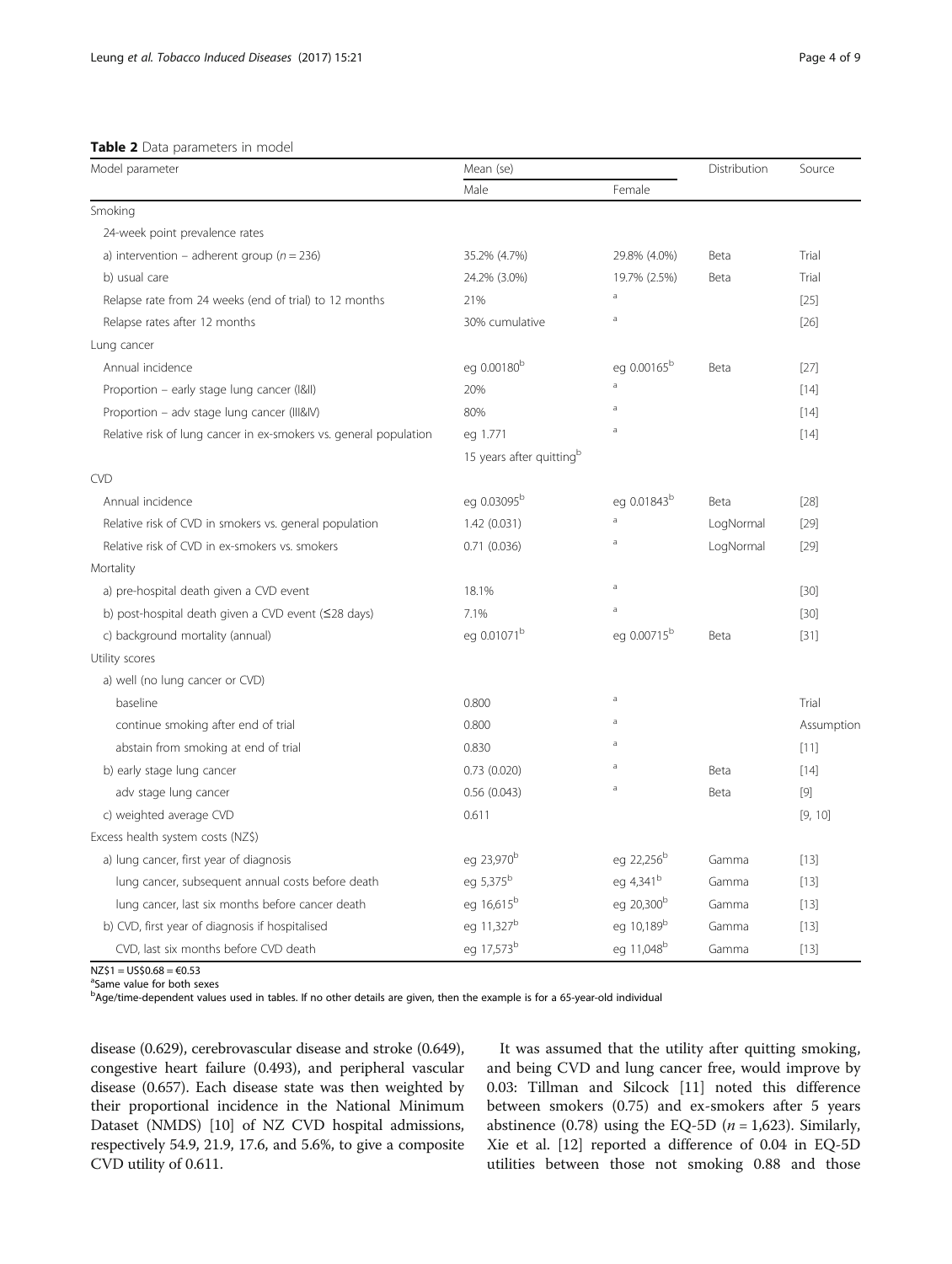smoking 0.84 in the Medical Expenditure Panel Survey data ( $n = 39,680$ ).

## Cost data

Costs gathered for the trial consisted of those from the GRx-related intervention and the programme set-up. The latter comprised the training costs for the intervention PSP, and PSP staff salary costs. The total training costs were amortised over all the participants in the intervention arm. Although referral to the GRx service was by researcher in the trial, the cost of GP referral is included. The cost per participant for Quitline was taken from their 2013 annual report.

Out-of-trial cost data by age, gender, and disease were estimated from the NZ HealthTracker database (Table [2](#page-3-0)). This database is a linkage system for all nationally collected health events, linked together by a personal unique identifier (National Health Index number). Each health event is linked to a unit resource cost, these include inpatient hospitalisations, outpatient attendance, laboratories, pharmaceuticals and (average capitation only from) general practice. Excess health system costs (healthcare costs above that for the healthy population) by age and gender, were calculated for the first year of diagnosis, subsequent annual costs (lung cancer only), and in the final six months of life for the disease states modelled [\[13\]](#page-8-0).

Costs were reported in NZ\$, net of Goods and Sales Tax, at 2012 base prices; they were inflated to 2012 price levels, where necessary, using the Consumer Price Index. Purchasing power parity exchange rates were used to convert currencies. The economic analysis took a NZ health system perspective.

#### Markov model

The Markov model aimed to estimate the lifetime incremental costs and QALYs of adding the intervention to usual care. Trial costs and outcomes were used to parameterise this model.

In the base case, separate male and female cohorts were tracked from the age of 40 (the approximate average age of trial participants) until age 100. Two strategies were modeled; individuals either participated in usual care alone (Quitline) or the Fit2Quit intervention in addition to usual care.

Cohorts, starting in the 'well' state (Fig. 1), faced different probabilities of quitting smoking taken from the trial; relapse rates were included after continued abstinence at 24-week follow-up to 12 months, and in the three years beyond a successful quit attempt. The risk of developing lung cancer or CVD varied. Tunnel features have been built into the model for the lung cancer states to ensure that the risk of cancer progression or death is dependent upon the duration since diagnosis. For CVD, an assumption was made that an individual can have increased excess health system costs only in the year of diagnosis and death but they will have a permanently reduced HRQoL once they enter the CVD health state.

The Markov model is an extension of the smoking cessation model presented in Gordon et al. [\[14](#page-8-0)]. A CVD health state, NZ-specific epidemiological and cost data, different EQ-5D utility values and relapse pattern have been added. Readers are directed there for a more detailed explanation of the lung cancer component of the model, the structure of which remains unchanged.

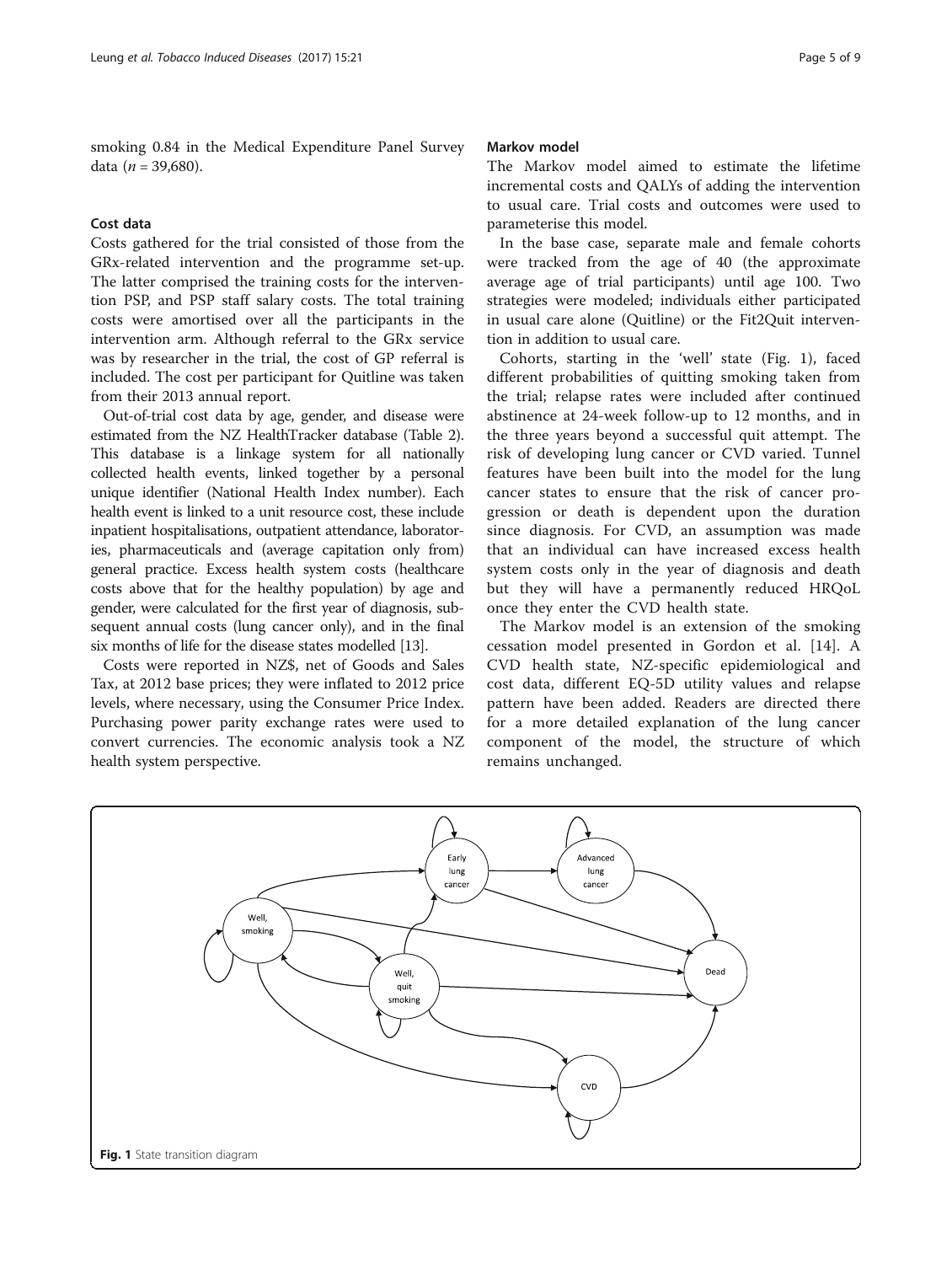## Analysis

The within-trial analysis was on an intention-to-treat basis. In the Markov model, only analyses comparing the adherent intervention group (defined as having 70% of calls delivered [\[7\]](#page-8-0)) vs. the usual care group were performed. All participants with missing smoking status were considered to be smokers.

All future costs and health outcomes have been discounted at 3.5% per annum. In scenario analyses, the following were tested: a 0 and 5% discount rate for both future costs and QALYs; and changing the initial age of the cohort to 30, 50 and 60-years old.

The effects of variations to the parameters with plausible uncertainty in the base case were assessed using one-way sensitivity analyses (±2 standard deviations or 20% either way of the mean estimate), and simultaneously using probabilistic sensitivity analyses with Monte Carlo simulation and 1000 repetitions. Beta, log-normal, and gamma distributions were used for probabilities, relative risks, and costs, respectively (Table [2\)](#page-3-0).

Incremental cost-effectiveness ratios (ICERs) were calculated to summarise the additional cost per unit of health benefit gained by switching from usual care to the intervention. For the trial analysis, the ICERs only included the programme costs, as additional costs to the

Table 3 Trial outcomes and costs

health sector over those 24 weeks were not collected. All analyses were conducted using TreeAge Pro 2014 and Stata SE v11. Statistical tests were two-tailed and a 5% significance level was used. The Consolidated Health Economic Evaluation Reporting Standards (CHEERS) was adhered to [[15\]](#page-8-0).

## Results

## Within-trial cost-effectiveness

Descriptive data of the quit rates, HRQoL, leisure-time physical activity outcome measures and trial costs used for the cost-effectiveness analysis are presented in Table 3. Leisure-time physical activity showed a significant between-group change from baseline of 219 MET mins per week (adjusted difference) in favour of the intervention ( $p = 0.01$ ). The average total cost per participant for the intervention group was NZ\$ 623 and in the control arm was NZ\$ 195.

Over the 24-week follow-up, after adjustment for baseline HRQoL, there was a non-significant gain of 0.001 QALYs (95% CI: −0.006 to 0.008) in favour of the intervention, giving an ICER of NZ\$ 451,000 per QALY gained. The ICER for 7-day point prevalence measured

| Outcomes                                                       | Intervention ( $n = 455$ ) | Usual care $(n = 451)$ | Difference                    |          |
|----------------------------------------------------------------|----------------------------|------------------------|-------------------------------|----------|
|                                                                | Mean (se)                  | Mean (se)              | Mean (95% CI)                 |          |
| Quit rates at 24-week follow-up                                |                            |                        |                               |          |
| Point prevalence                                               | 23.1% (2.0%)               | 21.7% (1.9%)           | 1.3% (-4.1 to 6.8%)           |          |
| EQ-5D utility scores                                           |                            |                        |                               |          |
| Baseline                                                       | 0.792(0.01)                | 0.800(0.01)            | $-0.008$ ( $-0.035$ to 0.019) |          |
| 24-week follow-up                                              | 0.800(0.01)                | 0.803(0.01)            | $-0.002$ ( $-0.029$ to 0.025) |          |
| Leisure-time physical activity (MET mins/week)                 |                            |                        |                               |          |
| Change from baseline                                           | 526 (69)                   | 307 (66)               | 219 (53 to 386)               |          |
| Costs                                                          | Quantity                   | Unit cost              | 2012 NZ\$                     | Source   |
| Intervention, programme costs                                  |                            |                        |                               |          |
| a) training for PSPs provided by investigators (trainer hours) | 9                          | 125                    | 1,125                         | Trial    |
| b) PSP salary incl. 25% overhead                               | 2                          | 75,000                 | 150,000                       | Trial    |
| Intervention, cost per participant ( $n = 455$ )               |                            |                        |                               |          |
| a) PSP training costs per Fit2Quit participant                 |                            |                        | 2.47                          | Trial    |
| b) PSP salary                                                  |                            |                        | 329.67                        | Trial    |
| c) GP visit for Green Prescription                             |                            |                        | 65.00                         | Estimate |
| d) pedometer                                                   | 1                          | 30.44                  | 30.44                         | Trial    |
| e) Quitline                                                    | 1                          | 195.33                 | 195.33                        | $[32]$   |
|                                                                |                            | Total                  | 622.91                        |          |
| Usual care, Quitline cost per participant ( $n = 451$ )        |                            | Total                  | 195.33                        | $[32]$   |

 $NZ\$ \$1 = US\$0.68 = €0.53

MET Metabolic Equivalent of Task, PSP participant-support person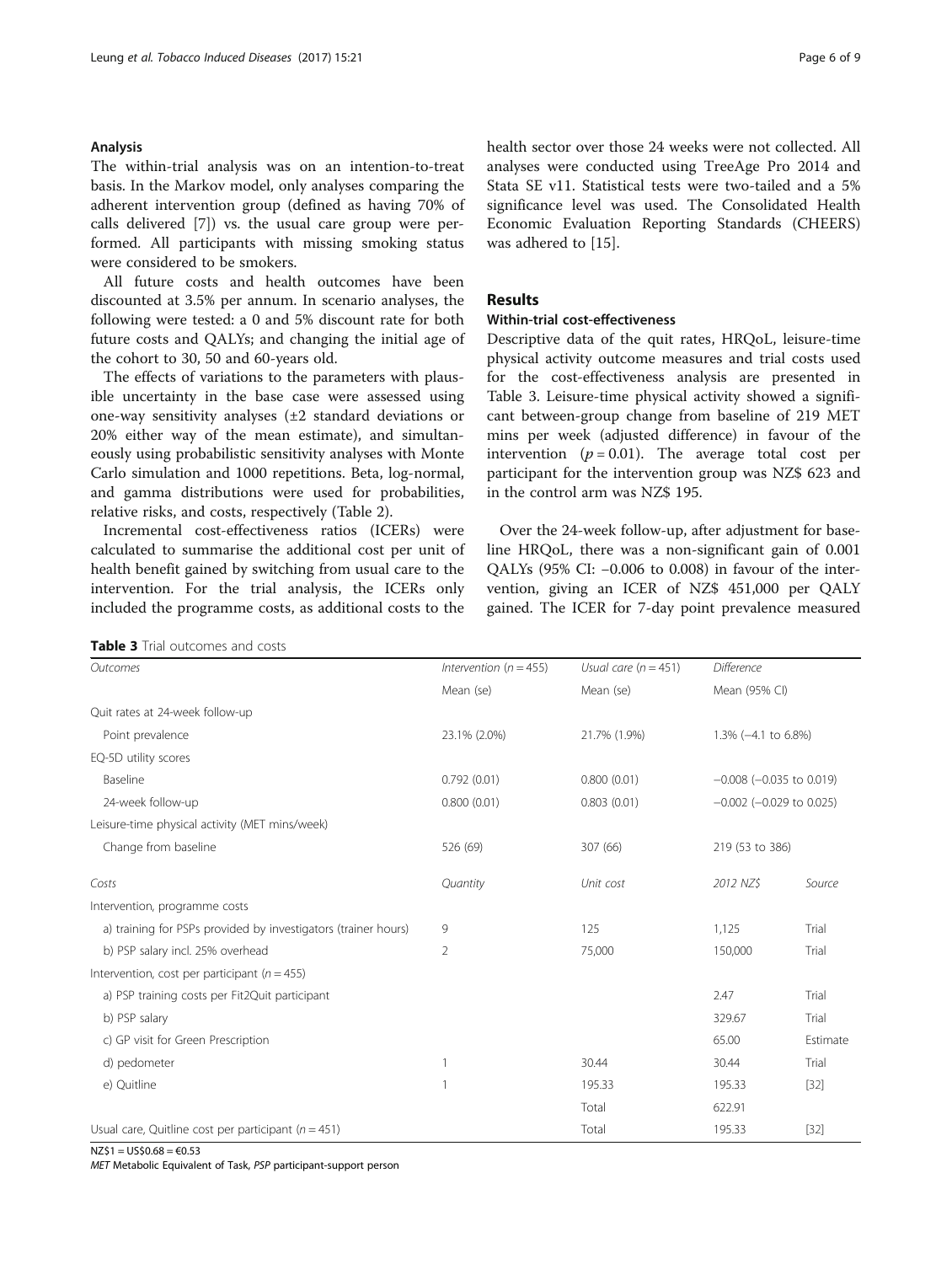at 24-week follow-up was NZ\$ 31,733 per smoker abstaining. Both values are unlikely to be considered cost-effective.

For the 52% who adhered to the intervention, the ICER for 7-day point prevalence measured at 24-week follow-up was NZ\$ 3,991 per smoker abstaining – with 32.2% (se = 3.0%) abstaining in the adherent group.

## Lifetime cost-effectiveness for the adherent intervention group

In the Monte Carlo simulations, for a cohort with a starting age of 40 years, the adherent intervention participants compared with the control group gained 0.057 (males) and 0.068 (females) discounted QALYs till age 100 (Table 4). The ICERs were NZ\$ 4,431 and NZ\$ 2,909 per QALY gained for males and females respectively. At a threshold of NZ\$ 20,000 per QALY gained, there was an 86% (males) and 90% (females) probability that the Fit2Quit intervention is cost-effective. In oneway sensitivity analyses of the base case, the main driver of uncertainty was the 12-month quit rates with other variables only having a minor impact.

In scenario analyses, when varying the initial age of the cohort, discounted incremental QALYs were marginally higher, discounted incremental costs were lower and thus ICERs were more favourable for older cohorts. The probability that the intervention was cost-effective at NZ\$ 20,000 per QALY gained ranged from 78 to 90% in these analyses.

## **Discussion**

To our knowledge, this is the first published costeffectiveness analysis of an exercise-counselling intervention for smoking cessation. Positive effects were

Table 4 Lifetime cost-effectiveness for the adherent group

observed for those who adhered to the intervention, and for this subgroup it is likely to be cost-effective compared to usual care for increasing quit rates.

This study has several strengths; baseline prognostic factors were well-balanced, it is the largest study of its kind and the intervention was conservatively costed. For example, the intervention included an expensive NZ\$ 30 Yamax SW-700 pedometer, which may not be necessary in practice as pedometer apps are now widely available for smartphones. The cost of GP referral was also included, although this was not necessary in the trial.

The study aimed to leverage existing national delivery services for both smoking cessation and physical activity promotion. The intervention was effective for increasing leisure-time physical activity. Physical activity is beneficial for a wide range of other health risks and outcomes such as depression, Type 2 diabetes, CVD and various cancers [\[16](#page-8-0)]. Therefore it is important that physically inactive or insufficiently active people who smoke are referred to programs to increase activity levels.

If the intervention could be targeted at those who would be willing to commit to seven or more intervention calls (the adherent group), the intervention may be more effective and probably cost-effective over 24 weeks compared to Quitline alone. Further, over the lifetime of the 40-year-old cohort (who were adherent to the intervention), Markov modelling suggests that the intervention may be cost-effective in improving HRQoL. These findings highlight the need to identify smokers who want to quit and screen for readiness to exercise to truly realise the benefits of such an approach and maximize smoking cessation outcomes: issues identified earlier [[17\]](#page-8-0).

There are limitations to this economic evaluation. First, verification of quit status was not undertaken due

| Adherent group                          | 40-year-old male   |             |                   | 40-year-old female                         |                    |             |                   |                                            |
|-----------------------------------------|--------------------|-------------|-------------------|--------------------------------------------|--------------------|-------------|-------------------|--------------------------------------------|
| Base case                               | Intervention       | Usual care  | <b>Difference</b> |                                            | Intervention       | Usual care  | <b>Difference</b> |                                            |
| Mean cost per person $(NZ\hat{S})$      | 9,952              | 9,700       | 253               |                                            | 11,032             | 10,833      | 199               |                                            |
| QALYs gained per person                 | 16.680             | 16.623      | 0.057             |                                            | 17.398             | 17.330      | 0.068             |                                            |
| ICER per QALY (NZ\$)                    |                    |             | 4,431             |                                            |                    |             | 2,909             |                                            |
| Probability cost effective <sup>a</sup> |                    |             | 0.860             |                                            |                    |             | 0.902             |                                            |
| Scenarios                               | Incr. costs (NZ\$) | Incr. QALYs | ICER (NZ\$)       | Probability<br>cost effective <sup>a</sup> | Incr. costs (NZ\$) | Incr. QALYs | ICER (NZ\$)       | Probability<br>cost effective <sup>a</sup> |
| 0% discount rate for costs & OALYs      | $-68$              | 0.158       | Dominant          | 0.894                                      | $-220$             | 0.186       | Dominant          | 0.893                                      |
| 5% discount rate for costs & OALYs      | 310                | 0.042       | 7,404             | 0.831                                      | 272                | 0.051       | 5,371             | 0.886                                      |
| 30-year-old cohort                      | 307                | 0.055       | 5,633             | 0.879                                      | 275                | 0.061       | 4,521             | 0.895                                      |
| 50-year-old cohort                      | 189                | 0.064       | 2,942             | 0.858                                      | 238                | 0.070       | 3,419             | 0.847                                      |
| 60-year-old cohort                      | 128                | 0.065       | 1,976             | 0.777                                      | 203                | 0.069       | 2,962             | 0.814                                      |

<sup>a</sup>at NZ\$ 20 k per QALY. NZ\$1 = US\$0.68 = €0.53

ICER incremental cost-effectiveness ratio, QALY quality-adjusted life-year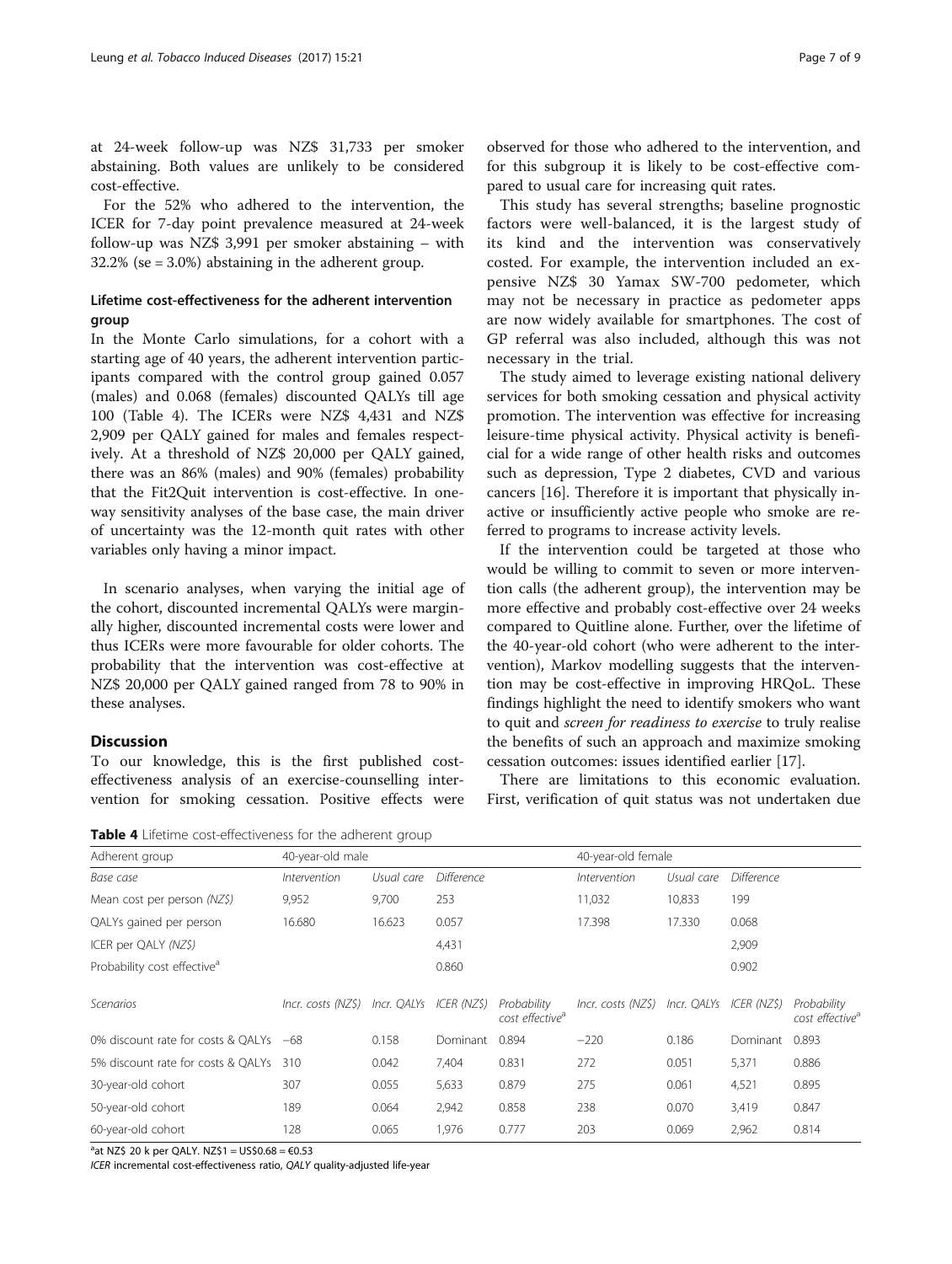to the use of telephone-based assessments. Previous reviews of smoking cessation studies have shown that rates of misreporting of smoking abstinence are generally less than 5% [[18](#page-8-0)]. Second, using the Markov model, the CVD and lung cancer states were mutually exclusive, and other (non-lung) cancers and respiratory diseases were not modeled. This may underestimate the impact of the intervention on future health outcomes and healthcare costs averted. Our reported QALY gains are below the benchmarks published by Stapleton and West [[19\]](#page-8-0). While the costs of those other co-morbidities have not been modeled, their disutility may have been captured by the use of unadjusted population-based CVD and lung cancer utility scores. Third, the Markov model risk parameters for lung cancer were originally specified for heavy smokers (≥20 cigarettes/day) and may not apply to light smokers or those without the requisite pack-years. Fourth, and finally this economic evaluation using a lifetime horizon is limited to the adherent intervention subgroup: blanket provision for all smokers contacting Quitline is unlikely to be cost-effective. As this adherent subgroup was not prospectively defined, these results should be interpreted with caution and viewed as hypothesis generating. However, we wanted to explore what would make the intervention more cost-effective – higher quitting through greater adherence was a possibility.

Further research should be focused on identifying those who might be willing to commit to seven or more intervention calls. Improvements to the Fit2Quit intervention could include greater tailoring of the call schedule, increased face-to-face contact, and the provision of a support group. In addition, supplementing with electronic support, eg text messaging [\[20](#page-8-0)] or a smoking cessation smartphone app [[21\]](#page-8-0), is highly likely to improve cost-effectiveness [[22](#page-8-0)]. Other options could include a commitment contract [\[23](#page-8-0)], or funding/ provision through the workplace [\[24](#page-8-0)] and/or health insurance, where the productivity gains (not estimated here) and reduced claims may provide an incentive to intervene.

## Conclusion

If the exercise-counselling intervention could be targeted at those who would be willing to commit to seven or more intervention calls, it may be cost-effective compared to Quitline alone – improving both abstinence and leisure-time physical activity. Screening for readiness to exercise, an omission in the trial, would likely have helped to identify those potentially adherent.

#### Abbreviations

CVD: Cardiovascular disease; EQ-5D: EuroQol five dimensions questionnaire; GRx: Green prescription; HRQoL: Health-related quality of life; ICER: Incremental cost-effectiveness ratio; MET: Metabolic equivalent of task;

NZ: New Zealand; PPP: Purchasing power parity; PSP: Participant-support person; QALY: Quality-adjusted life-year

#### Acknowledgements

We thank the participants, Quitline and exercise-counselling support staff in our study. We are grateful to Tiffany Hung (University of Cardiff, now JPMorgan Chase & Co.) for assistance with data management and analysis.

#### Funding

This was an investigator-initiated study funded by a grant from the Health Research Council of New Zealand (09/338R) and a small project grant from the Heart Foundation of New Zealand (1405). RM was supported by a Heart Foundation of New Zealand Fellowship. VR was supported by a University of Auckland Doctoral Scholarship. The funders played no role in the design, conduct or analysis of the study, nor in the interpretation and reporting of the study findings. The researchers were independent from the funders.

#### Availability of data and materials

All data generated or analysed during this study are included in these published articles [and their supplementary information files]: (a) Maddison R et al. Exercise Counseling to Enhance Smoking Cessation Outcomes: The Fit2Quit Randomized Controlled Trial. Annals of Behavioral Medicine 2014, 48(2):194–204; and (b) Gordon L et al. Within a smoking-cessation program, what impact does genetic information on lung cancer need to have to demonstrate cost-effectiveness? Cost Effectiveness & Resource Allocation 2010, 8:18.

#### Authors' contributions

Design and conception of the study: WL, RM. Analysis of data: WL, YJ. Interpretation of data: WL, LG. Drafting and revision of the manuscript: WL, RM, LG, VR, CB, HP. Acquisition of data: WL, RM, LG, YJ, VR, CB. Final approval of the manuscript: WL, RM, LG, CB, YJ, HP, HM, VR.

#### Competing interests

William Leung, Ralph Maddison, Vaughan Roberts, Louisa Gordon, Harry Prapavessis, and Yannan Jiang declare that they have no conflict of interest. Christopher Bullen has received support for accommodation while a speaker hosted by a manufacturer of smoking cessation drugs but has no other interests to declare. Hayden McRobbie has received honoraria for speaking at research symposia and received benefits in kind and travel support from and has provided consultancy to the manufacturers of smoking-cessation medications, specifically Pfizer, GSK, and J&J.

#### Consent for publication

Not applicable.

#### Ethics approval and consent to participate

The authors assert that all procedures contributing to this work comply with the ethical standards of the relevant national and institutional committees on human experimentation and with the Helsinki Declaration of 1975, as revised in 2008. Study procedures and terms were approved by the New Zealand Multi-region Ethics Committee (MEC/09/08/090).

## Publisher's Note

Springer Nature remains neutral with regard to jurisdictional claims in published maps and institutional affiliations.

#### Author details

<sup>1</sup>University of Otago, WellingtonPO Box 7343New Zealand. <sup>2</sup>University of Auckland, Private Bag 92019, Auckland, New Zealand. <sup>3</sup>Berghofer Medical Research Institute, Brisbane, Australia. <sup>4</sup>UK Centre for Tobacco Control Studies, Wolfson Institute of Preventive Medicine, Barts & The London School of Medicine and Dentistry, Queen Mary University of London, London, UK. 5 School of Kinesiology, Faculty of Medical and Health Sciences, University of Western Ontario, 1151 Richmond St, London, ON, Canada. <sup>6</sup>Centre for Physical Activity and Nutrition, Deakin University, Melbourne, VIC, Australia.